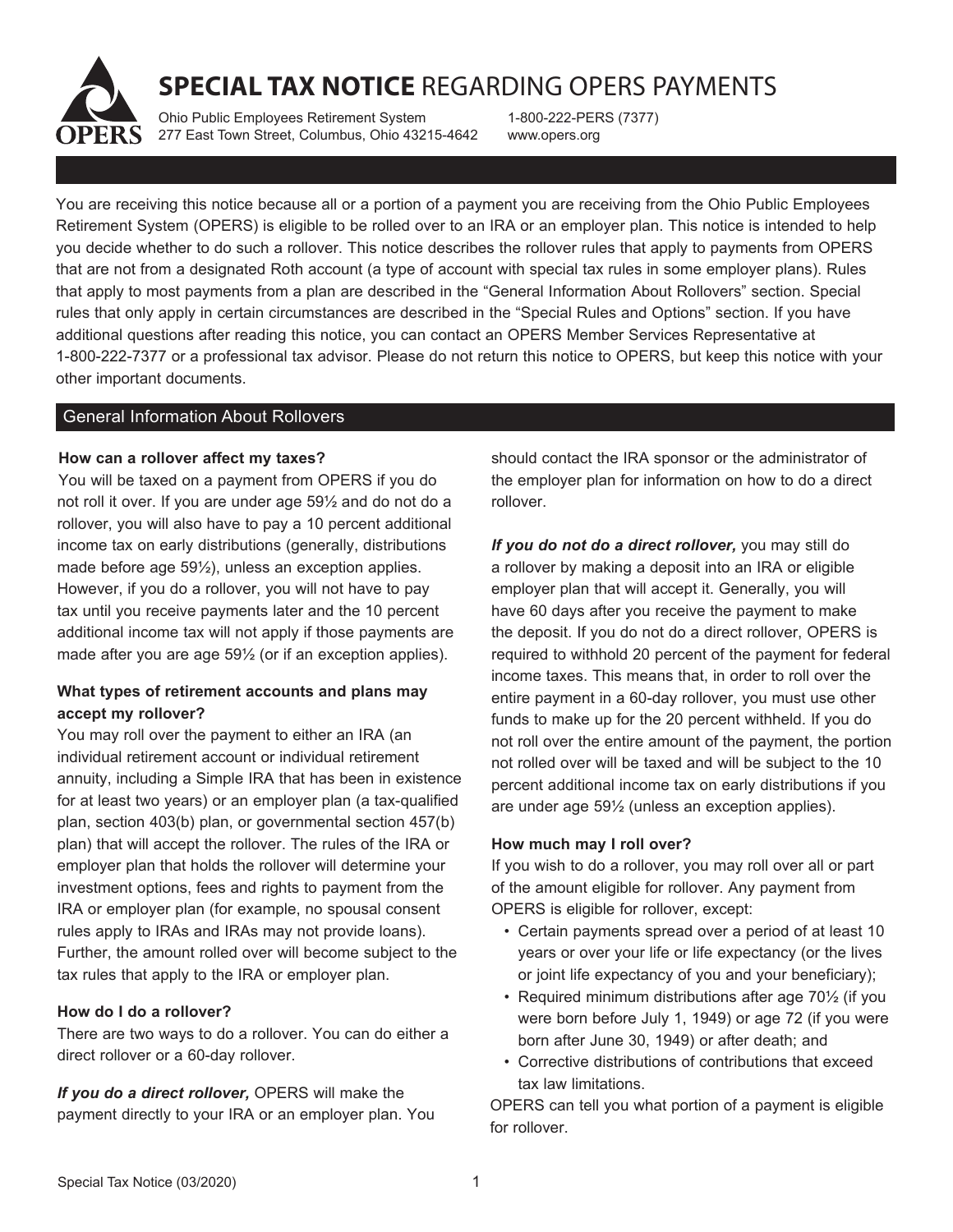## General Information About Rollovers *(continued)*

**If I don't do a rollover, will I have to pay the 10 percent additional income tax on early distributions?**  If you are under age 59½, you will have to pay the 10 percent additional income tax on early distributions for any payment from OPERS (including amounts withheld for income tax) that you do not roll over, unless one of the exceptions listed below applies. This tax applies to the part of the distribution that you must include in income and is in addition to the regular income tax on the payment not rolled over.

The 10 percent additional income tax does not apply to the following payments from OPERS:

- Payments made after you separate from service if you will be at least age 55 in the year of the separation;
- Payments that start after you separate from service if paid at least annually in equal or close to equal amounts over your life or life expectancy (or the lives or joint life expectancy of you and your beneficiary);
- Payments from a governmental plan made after you separate from service if you are a qualified public safety employee and you are at least age 50 in the year of the separation;
- Payments made due to disability;
- Payments after your death;
- Corrective distributions of contributions that exceed tax law limitations;
- Payments made directly to the government to satisfy a federal tax levy;
- Payments made under a division of property order (DPO);
- Payments up to the amount of your deductible medical expenses (without regard to whether you itemize deductions for the taxable year).

# **If I do a rollover to an IRA, will the 10 percent additional income tax apply to early distributions from the IRA?**

If you receive a payment from an IRA when you are under age 59½, you will have to pay the 10 percent additional income tax on early distributions on the part of the distribution that you must include in income, unless an exception applies. In general, the exceptions to the 10 percent additional income tax for early distributions from an IRA are the same as the exceptions listed above for early distributions from a plan. However, there are a few differences for payments from an IRA, including:

- The exception for payments made after you separate from service if you will be at least age 55 in the year of the separation (or age 50 for qualified public safety employees) does not apply
- The exception for division of property orders (DPOs) does not apply (although a special rule applies under which, as part of a divorce or separation agreement, a tax-free transfer may be made directly to an IRA of a spouse or former spouse).
- The exception for payments made at least annually in equal or close to equal amounts over a specified period applies without regard to whether you have had a separation from service.
- There are additional exceptions for: (1) payments for qualified higher education expenses, (2) payments up to \$10,000 used in a qualified first-time home purchase, and (3) payments for health insurance premiums after you have received unemployment compensation for 12 consecutive weeks (or would have been eligible to receive unemployment compensation but for self-employed status).

#### **Will I owe state income taxes?**

This notice does not describe any state or local income tax rules (including withholding rules).

## Special Rules and Options

**If your payment includes after-tax contributions** 

After-tax contributions included in a payment are not taxed. If a payment is only part of your benefit, an allocable portion of your after-tax contributions is included in the payment, so you cannot take a payment of only after-tax contributions. In addition, special rules apply when you do a rollover, as described below. You may roll over to an IRA a payment that includes after-tax contributions through either a direct rollover or a 60-day rollover. You must keep track of the aggregate amount of the after-tax contributions in all of your IRAs (in order to

determine your taxable income for later payments from the IRAs). If you do a direct rollover of only a portion of the amount paid from OPERS and at the same time the rest is paid to you, the portion directly rolled over consists first of the amount that would be taxable if not rolled over. For example, assume you are receiving a distribution of \$12,000, of which \$2,000 is after-tax contributions. In this case, if you directly roll over \$10,000 to an IRA that is not a Roth IRA, no amount is taxable because the \$2,000 amount not directly rolled over is treated as being after-tax contributions.

Special Tax Notice (03/2020)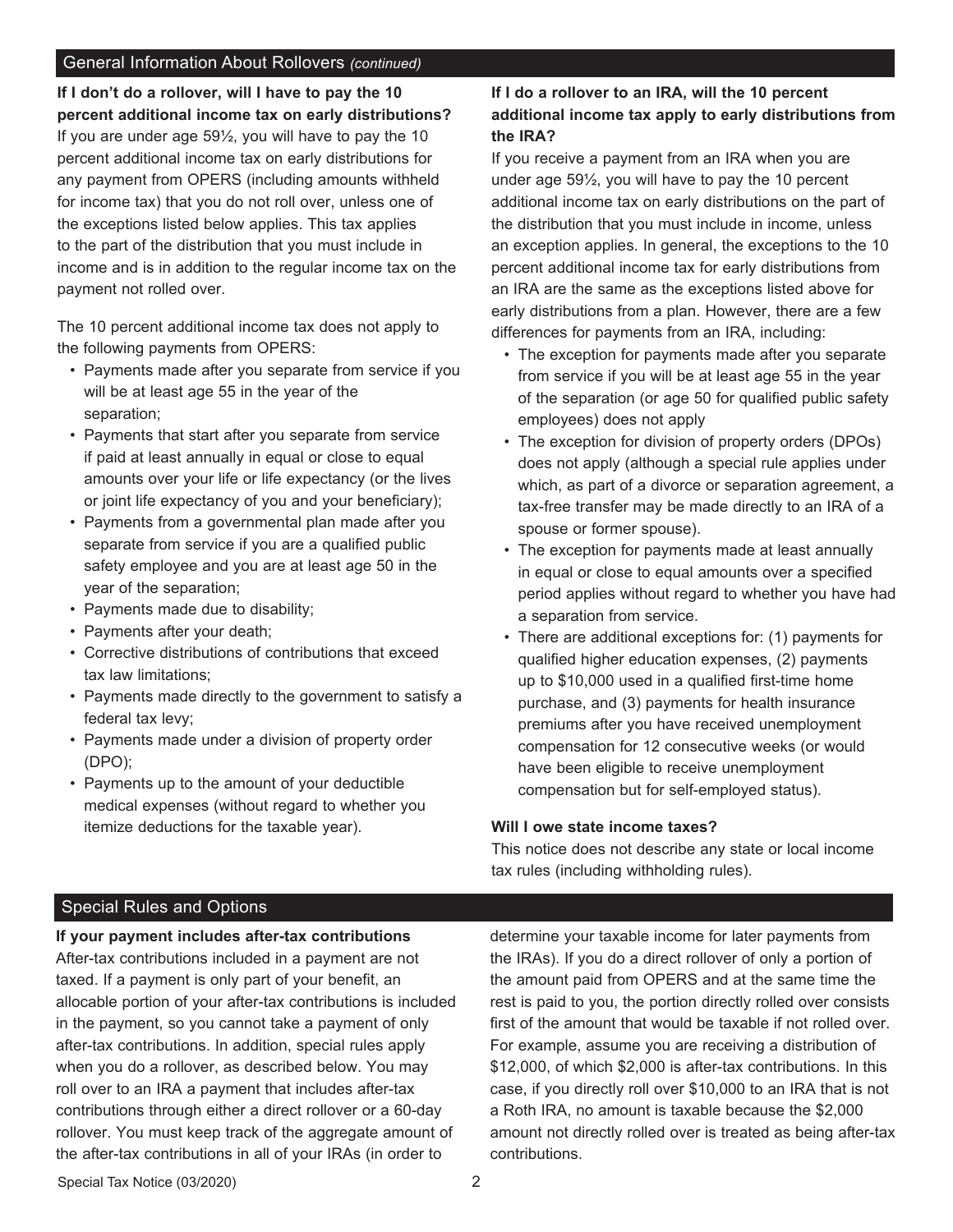## Special Rules and Options *(continued)*

If you do a direct rollover of the entire amount paid from OPERS to two or more destinations at the same time, you can choose which destination receives the after-tax contributions.

If you do a 60-day rollover to an IRA of only a portion of a payment made to you, the after-tax contributions are treated as rolled over last. For example, assume you are receiving a distribution of \$12,000, of which \$2,000 is after-tax contributions, and no part of the distribution is directly rolled over. In this case, if you roll over \$10,000 to an IRA that is not a Roth IRA in a 60-day rollover, no amount is taxable because the \$2,000 amount not rolled over is treated as being after-tax contributions. You may roll over to an employer plan all of a payment that includes after-tax contributions, but only through a direct rollover (and only if the receiving plan separately accounts for after-tax contributions and is not a governmental section 457(b) plan). You can do a 60-day rollover to an employer plan of part of a payment that includes after-tax contributions, but only up to the amount of the payment that would be taxable if not rolled over.

#### **If you miss the 60-day rollover deadline**

Generally, the 60-day rollover deadline cannot be extended. However, the IRS has the limited authority to waive the deadline under certain extraordinary circumstances, such as when external events prevented you from completing the rollover by the 60-day rollover deadline. Under certain circumstances, you may claim eligibility for a waiver of the 60-day rollover deadline by making a written self-certification. Otherwise, to apply for a waiver from the IRS, you must file a private letter ruling request with the IRS. Private letter ruling requests require the payment of a nonrefundable user fee. For more information, see IRS Publication 590-A, *Contributions to Individual Retirement Arrangements (IRAs)*.

#### **If you were born on or before Jan. 1, 1936**

If you were born on or before Jan. 1, 1936, and receive a lump sum distribution that you do not roll over, special rules for calculating the amount of the tax on the payment might apply to you. For more information, see IRS Publication 575, *Pension and Annuity Income*.

## **If you roll over your payment to a Roth IRA**

If you roll over the payment from OPERS to a Roth IRA, a special rule applies under which the amount of the payment rolled over (reduced by any after-tax amounts) will be taxed. However, the 10 percent additional income tax on early distributions will not apply (unless you take the amount rolled over out of the Roth IRA within five years, counting from Jan. 1, of the year of the rollover).

If you roll over the payment to a Roth IRA, later payments from the Roth IRA that are qualified distributions will not be taxed (including earnings after the rollover). A qualified distribution from a Roth IRA is a payment made after you are age 59½ (or after your death or disability, or as a qualified first-time homebuyer distribution of up to \$10,000) and after you have had a Roth IRA for at least five years. In applying this 5-year rule, you count from Jan. 1, of the year for which your first contribution was made to a Roth IRA. Payments from the Roth IRA that are not qualified distributions will be taxed to the extent of earnings after the rollover, including the 10 percent additional income tax on early distributions (unless an exception applies). You do not have to take required minimum distributions from a Roth IRA during your lifetime. For more information, see IRS Publication 590- A, *Contributions to Individual Retirement Arrangements (IRAs)*and IRS Publication 590-B, *Distribution from Individual Retirement Arrangements (IRAs)*.

## **If you are not a plan participant**

*Payments after death of the participant.* If you receive a distribution after the participant's death that you do not roll over, the distribution will generally be taxed in the same manner described elsewhere in this notice. However, the 10 percent additional income tax on early distributions and the special rules for public safety officers do not apply, and the special rule described under the section "If you were born on or before Jan. 1, 1936," applies only if the participant was born on or before Jan. 1, 1936.

*If you are a surviving spouse.* If you receive a payment from OPERS as the surviving spouse of a deceased participant, you have the same rollover options that the participant would have had, as described elsewhere in this notice. In addition, if you choose to do a rollover to an IRA, you may treat the IRA as your own or as an inherited IRA. An IRA you treat as your own is treated like any other IRA of yours, so that payments made to you before you are age 59½ will be subject to the 10 percent additional income tax on early distributions (unless an exception applies) and required minimum distributions from your IRA do not have to start until after you are age 70½ (if you were born before July 1, 1949) or age 72 (if you were born after June 30, 1949). If you treat the IRA as an inherited IRA, payments from the IRA will not be